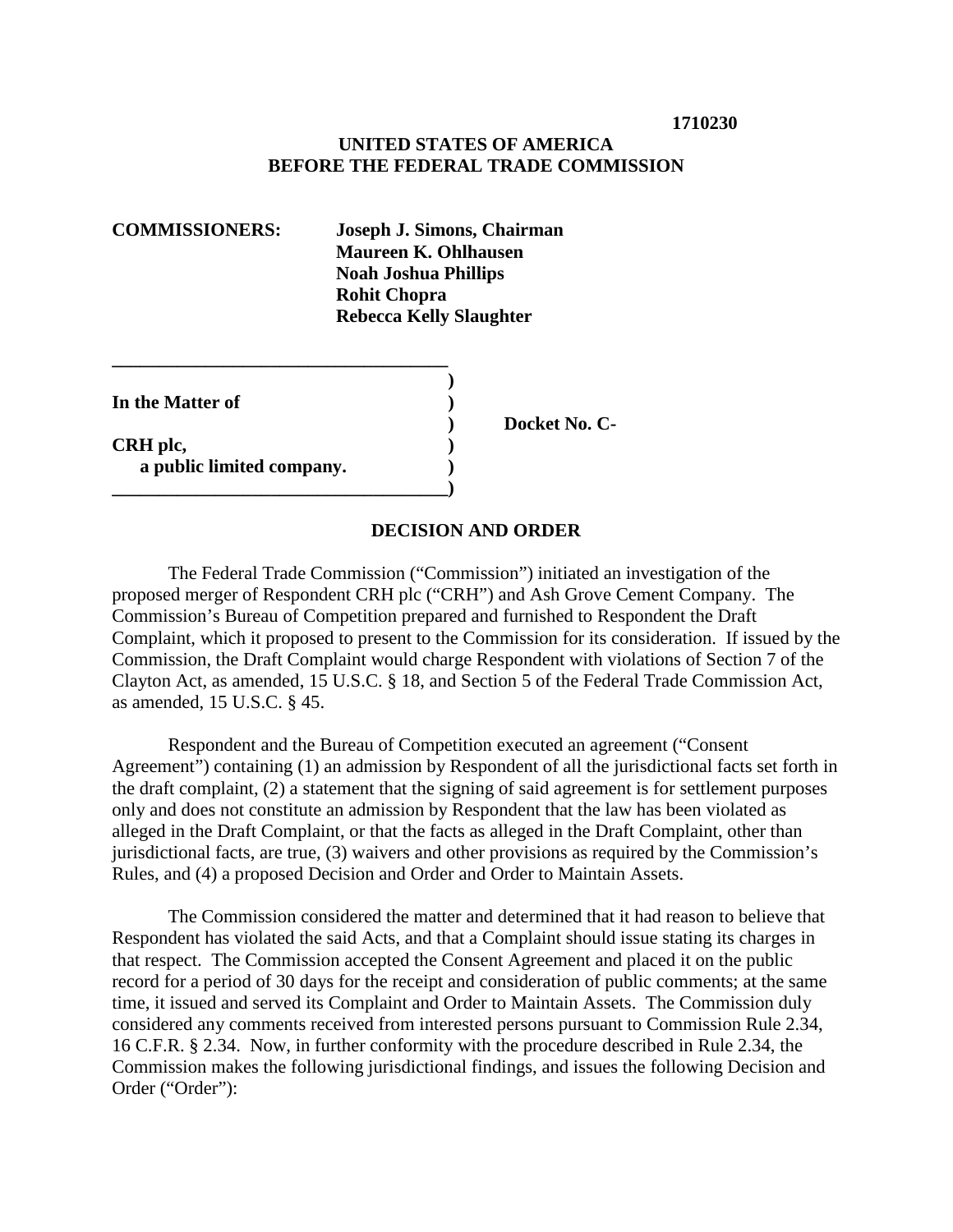- 1. Respondent CRH plc is a public limited company organized, existing, and doing business under, and by virtue of, the laws of Ireland, with its office and principal place of business located at Stonemason's Way, Rathfarnham, Dublin 16, D16KH51, Ireland. CRH's United States address for service of process, the complaint, and the Decision and Order is CRH Americas, Inc. (formerly Oldcastle, Inc.), 900 Ashwood Parkway, Suite 600, Atlanta, Georgia 30338.
- 2. The Federal Trade Commission has jurisdiction of the subject matter of this proceeding and of the Respondent and the proceeding is in the public interest.

#### **ORDER**

## **I.**

**IT IS HEREBY ORDERED** that, as used in this Order, the following definitions shall apply:

- A. "CRH" means CRH plc, its directors, officers, employees, agents, representatives, successors, and assigns; and the joint ventures, subsidiaries, divisions, groups, and affiliates controlled by CRH (including Ash Grove Cement Company after the Merger), and the respective directors, officers, employees, agents, representatives, successors, and assigns of each.
- B. "Commission" means the Federal Trade Commission.
- C. "Acquirer" means any Person that acquires any of the Building Materials Assets pursuant to this Order.
- D. "Building Materials Assets" means the Cement Assets, Gravel Assets, and Limestone Assets.
- E. "Building Materials Business" means the Cement Business, Gravel Business, and Limestone Business.
- F. "Building Materials Employee" means any full-time, part-time, or contract individual employed by CRH at any time and whose job responsibilities relate or related to any Building Materials Business.
- G. "Cement" means any of the products produced by the Cement Business.
- H. "Cement Acquisition Agreement" means the Asset Purchase Agreement by and among Oldcastle Materials Cement Holdings, Inc., CRH Americas Materials, Inc., GCC Three Forks, LLC, and GCC of America, Inc., dated as of May 11, 2018, including related ancillary agreements, amendments, exhibits, and schedules.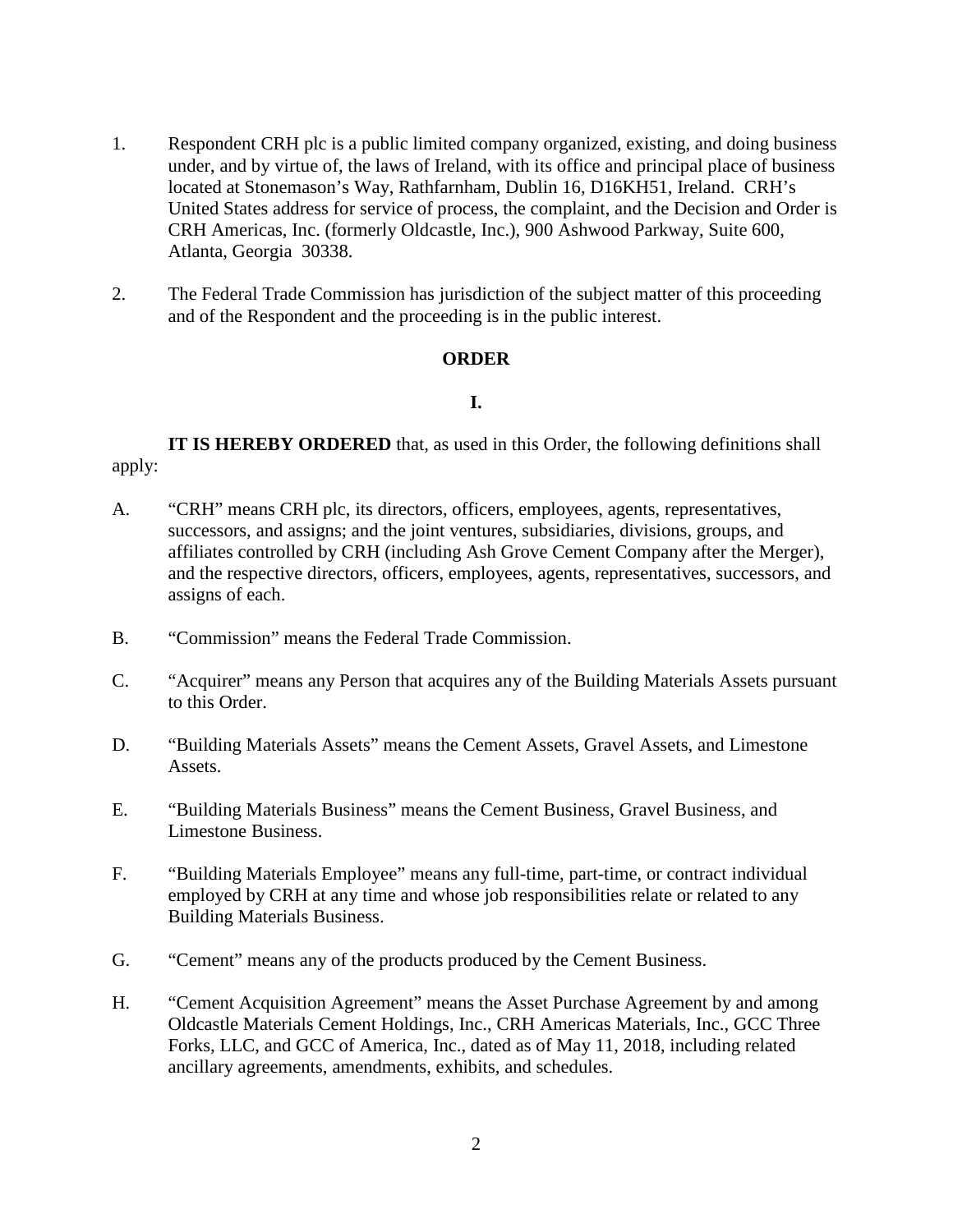- I. "Cement Assets" means all of Respondent's right, title, and interest in and to all property and assets, real, personal, or mixed, tangible and intangible, of every kind and description, wherever located, relating to the Cement Business, including, but not limited to, the Designated Assets; *provided, however,* that the Cement Assets need not include any of (i) the Retained Assets or (ii) any assets that would otherwise be part of the Cement Assets if not needed by Acquirer and the Commission approves the divestiture without such assets.
- J. "Cement Business" means all business activities conducted by CRH prior to the Merger Date at or relating to CRH's Three Forks, Montana cement facility, including but not limited to researching, developing, manufacturing, and selling cement and other products.
- K. "Confidential Information" means any and all of the following information:
	- 1. all information that is a trade secret under applicable trade secret or other law;
	- 2. all information concerning product specifications, data, know-how, formulae, compositions, processes, designs, sketches, photographs, graphs, drawings, samples, inventions and ideas, past, current and planned research and development, current and planned manufacturing or distribution methods and processes, customer lists, current and anticipated customer requirements, price lists, market studies, business plans, software and computer software and database technologies, systems, structures, and architectures;
	- 3. all information concerning the relevant business, including historical and current financial statements, financial projections and budgets, tax returns and accountants' materials, historical, current and projected sales, capital spending budgets and plans, business plans, strategic plans, marketing and advertising plans, publications, client and customer lists and files, contracts, the names and backgrounds of key personnel and personnel training techniques and materials; and
	- 4. all notes, analyses, compilations, studies, summaries and other material to the extent containing or based, in whole or in part, upon any of the information Designated above;

*Provided, however,* that Confidential Information shall not include information that (i) was, is, or becomes generally available to the public other than as a result of a breach of this Order; (ii) was or is developed independently of and without reference to any Confidential Information; or (iii) was available, or becomes available, on a nonconfidential basis from a third party not bound by a confidentiality agreement or any legal, fiduciary or other obligation restricting disclosure.

L. "Consent" means any approval, consent, ratification, waiver, or other authorization.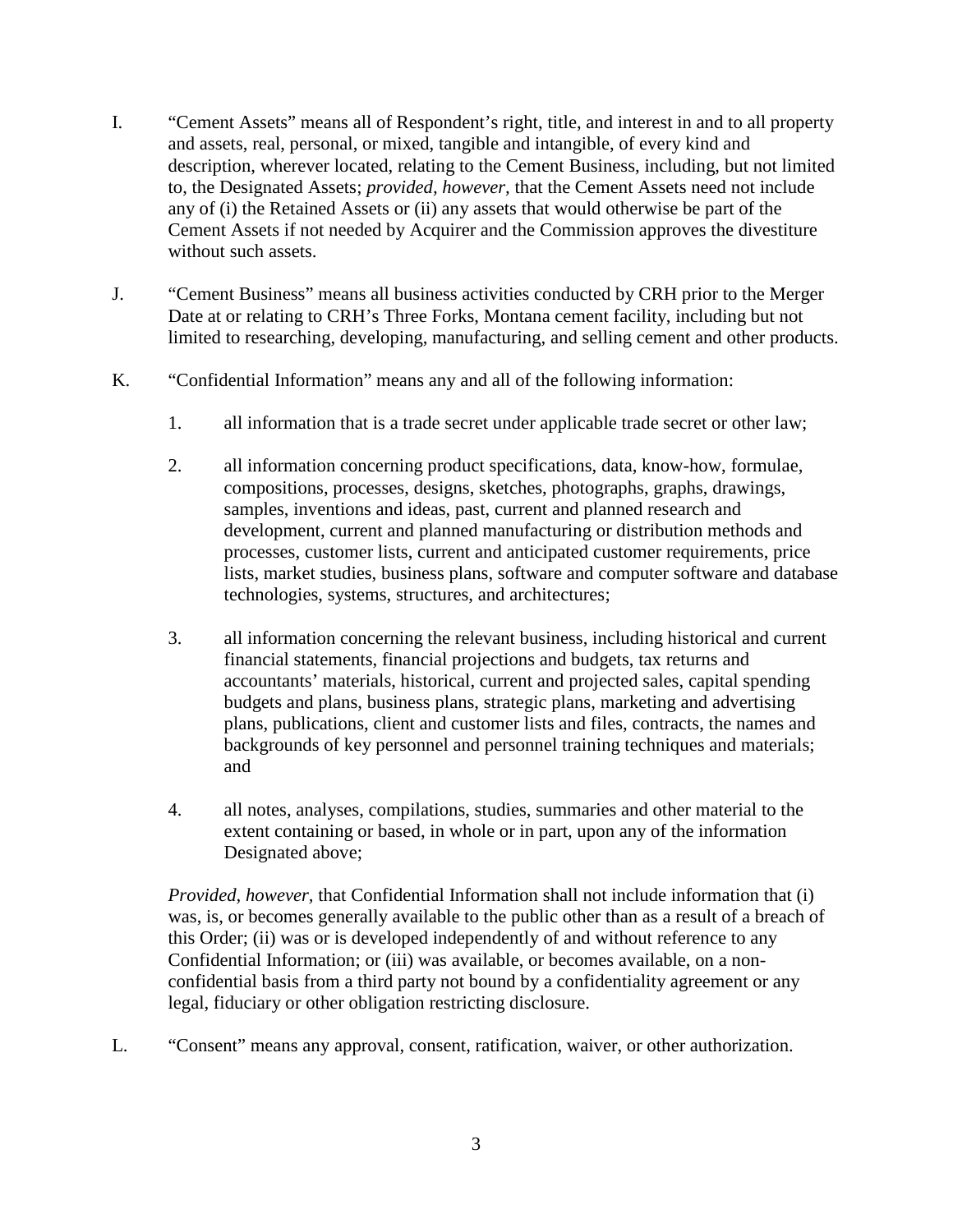- M. "Contract" means any agreement, contract, lease, license agreement, consensual obligation, promise or undertaking (whether written or oral and whether express or implied), whether or not legally binding with third parties.
- N. "Designated Assets" means:
	- 1. all real property interests (including fee simple interests and real property leasehold interests), including all easements, and appurtenances, together with all buildings and other structures, facilities, and improvements located thereon, owned, leased, or otherwise held;
	- 2. all Tangible Personal Property, including any Tangible Personal Property removed from any location of a relevant business since the date of the announcement of the Merger and not replaced;
	- 3. all inventories;
	- 4. all Contracts and all outstanding offers or solicitations to enter into any Contract, and all rights thereunder and related thereto;
	- 5. all Governmental Authorizations and all pending applications therefor or renewals thereof, to the extent transferable;
	- 6. all data and Records, including client and customer lists and Records, referral sources, research and development reports and Records, production reports and Records, service and warranty Records, equipment logs, operating guides and manuals, financial and accounting Records, creative materials, advertising materials, promotional materials, studies, reports, notices, orders, inquiries, correspondence, and other similar documents and Records, and copies of all personnel Records (to the extent permitted by law); and
	- 7. all intangible rights and property, including Intellectual Property owned or licensed (as licensor or licensee) by Respondent (to the extent transferable or licensable), going concern value, goodwill, and telephone and telecopy listings.
- O. "Divestiture Agreement" means the:
	- 1. Cement Acquisition Agreement or any other agreement between Respondent (or between a Divestiture Trustee) and an Acquirer relating to the divestiture of any of the Cement Assets that has been approved by the Commission pursuant to this Order; including any related ancillary agreements, amendments, exhibits, and schedules;
	- 2. Gravel Acquisition Agreement or any other agreement between Respondent (or between a Divestiture Trustee) and an Acquirer relating to the divestiture of any of the Gravel Assets that has been approved by the Commission pursuant to this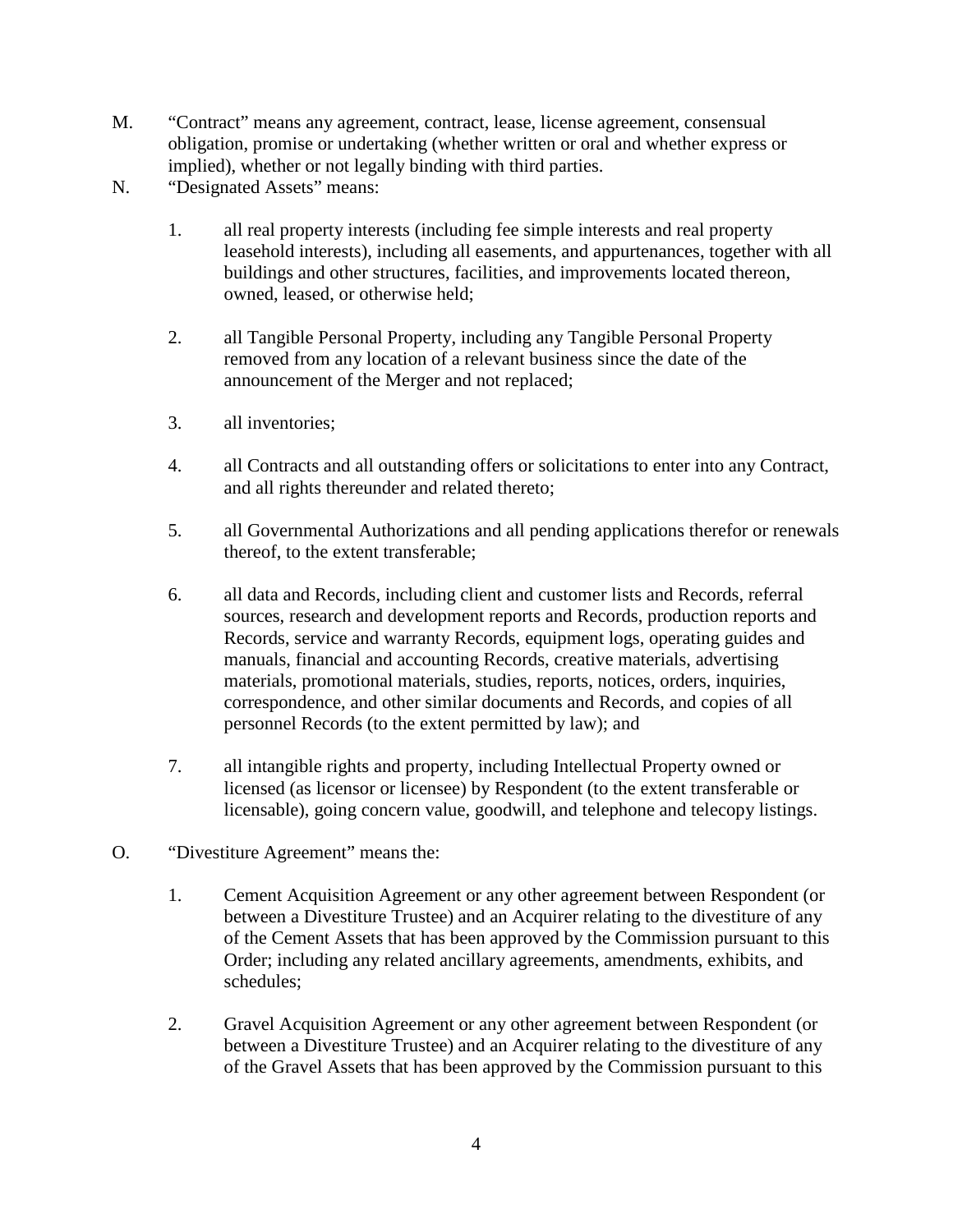Order; including any related ancillary agreements, amendments, exhibits, and schedules; and

- 3. Limestone Acquisition Agreement or any other agreement between Respondent (or between a Divestiture Trustee) and an Acquirer relating to the divestiture of any of the Limestone Assets that has been approved by the Commission pursuant to this Order; including any related ancillary agreements, amendments, exhibits, and schedules.
- P. "Divestiture Trustee" means the Person appointed by the Commission pursuant to Paragraph VI. of this Order.
- Q. "GCC" means GCC Three Forks, LLC, a limited liability corporation organized, existing, and doing business under, and by virtue of the laws of the State of Delaware, with its office and principal place of business located at  $600$  S. Cherry Street,  $10^{th}$  Floor, Glendale, Colorado 80246.
- R. "Governmental Authorization" means any Consent, license, registration, or permit issued, granted, given or otherwise made available by or under the authority of any governmental body or pursuant to any legal requirement.
- S. "Gravel Acquisition Agreement" means the Agreement of Purchase and Sale of Assets by and between OMG Midwest, Inc. and Martin Marietta Materials, Inc., dated as of May 11, 2018, including related ancillary agreements, amendments, exhibits, and schedules.
- T. "Gravel Assets" means all of Respondent's right, title, and interest in and to all property and assets, real, personal, or mixed, tangible and intangible, of every kind and description, wherever located, relating to the Gravel Business, including, but not limited to, the Designated Assets; *provided, however,* that the Gravel Assets need not include any of (i) the Retained Assets or (ii) any assets that would otherwise be part of the Gravel Assets if not needed by Acquirer and the Commission approves the divestiture without such assets.
- U. "Gravel Business" means all business activities conducted by CRH prior to the Merger Date at or relating to CRH's sand and gravel facilities located at (i) 10710 N.  $312<sup>th</sup>$ , Circle Valley, Nebraska 68064 (KMG pit), (ii) 26245 West Center Road, Waterloo, Nebraska 68069 (Graske pit); and 2501 N. 264<sup>th</sup> Street, Waterloo, Nebraska 69069 (Eihlers reserves), including but not limited to researching, developing, manufacturing, and selling sand, gravel, and other products.
- V. "Hamm" means Hamm, Inc., a wholly-owned subsidiary of Summit Materials, LLC, is a corporation organized, existing, and doing business under, and by virtue of the laws of the State of Delaware, with its office and principal place of business located at 609 Perry Place, Perry, Kansas 66073.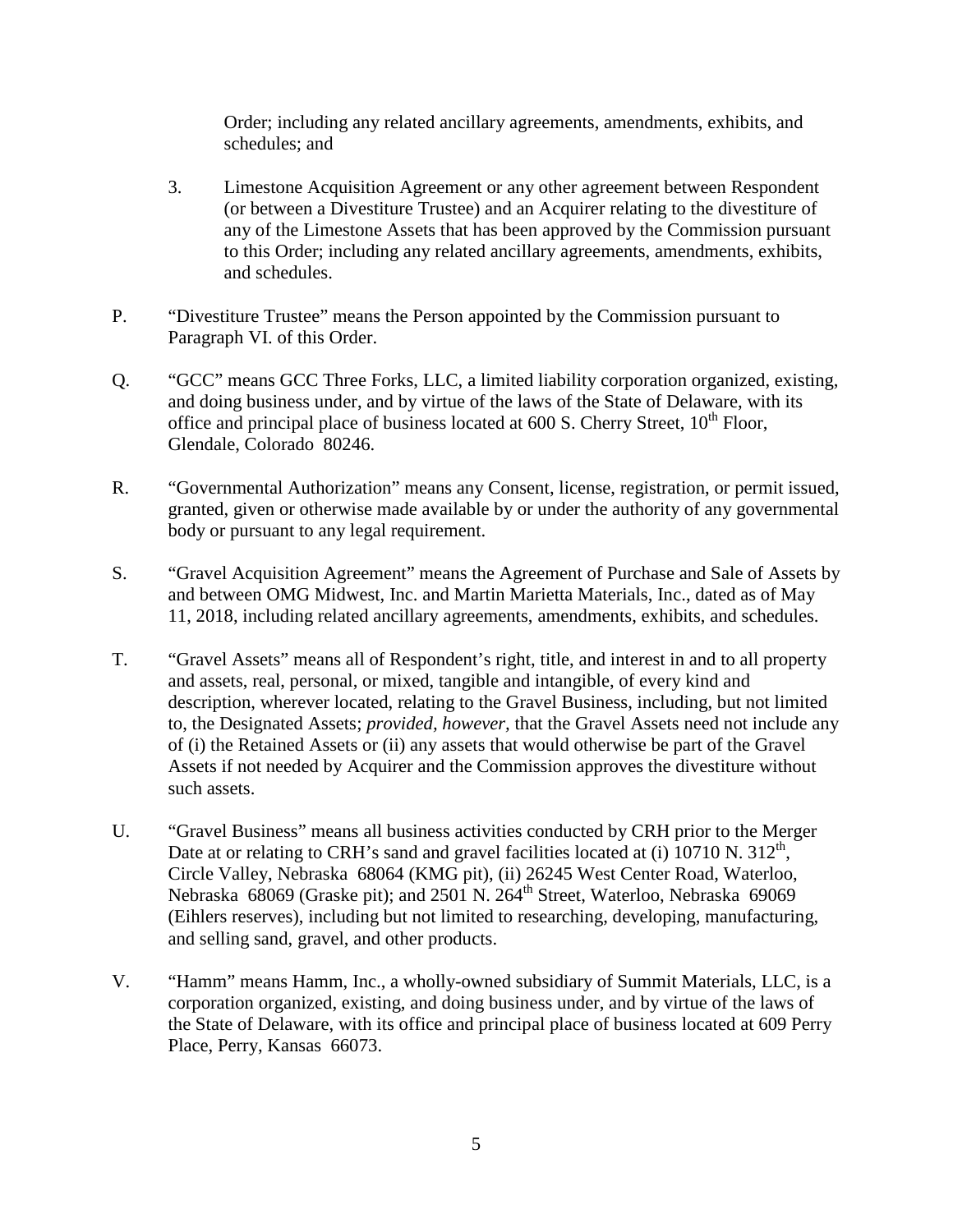- W. "Intellectual Property" means all intellectual property, including (i) commercial names, all assumed fictional business names, trade names, "doing business as" (d/b/a names), registered and unregistered trademarks, service marks and applications, and trade dress; (ii) all patents, patent applications and inventions and discoveries that may be patentable; (iii) all registered and unregistered copyrights in both published works and unpublished works; (iv) all rights in mask works; (v) all know-how, trade secrets, confidential or proprietary information, customer lists, software, technical information, data, process technology, plans, drawings, and blue prints; (vi) and all rights in internet web sites and internet domain names presently used.
- X. "Limestone Acquisition Agreement" means the Agreement of Purchase and Sale of Assets by and between APAC-Kansas, Inc. and Hamm, Inc., dated as of May 14, 2018, including related ancillary agreements, amendments, exhibits, and schedules.
- Y. "Limestone Assets" means all of Respondent's right, title, and interest in and to all property and assets, real, personal, or mixed, tangible and intangible, of every kind and description, wherever located, relating to the Limestone Business, including, but not limited to, the Designated Assets; *provided, however,* that the Limestone Assets need not include any of (i) the Retained Assets or (ii) any assets that would otherwise be part of the Limestone Assets if not needed by Acquirer and the Commission approves the divestiture without such assets.
- Z. "Limestone Business" means all business activities conducted by CRH prior to the Merger Date at or relating to CRH's:
	- 1. Limestone facilities and reserves located at 23775 W. 159<sup>th</sup> Street, Olathe, Kansas 66061 (Olathe Quarry), 1600 West 151st Street, Olathe, Kansas 66061 (Lone Elm Ouarry), and 8811 West  $247<sup>th</sup>$  Street, Louisburg, Kansas 66053 (Louisburg Quarry), including but not limited to, researching, developing, mining, manufacturing, and selling limestone and other products;
	- 2. Asphalt facilities located at the Louisburg Quarry and Olathe Quarry, including but not limited to, researching, developing, manufacturing, and selling asphalt and other products; and
	- 3. Construction and demolition landfill in Olathe, Kansas.
- AA. Martin Marietta means Martin Marietta Materials, Inc., a corporation organized, existing, and doing business under, and by virtue of the laws of the State of North Carolina, with its office and principal place of business located at 2710 Wycliff Road, Raleigh, North Carolina 27607.
- BB. "Merger" means the merger of CRH and Ash Grove Cement Company as described in the Agreement and Plan of Merger by and among CRH plc, AMAT Venture, Inc., Ash Grove Cement Company and Venture Stockholder Representative, LLC (solely with respect to Article IX), dated as of September 20, 2017.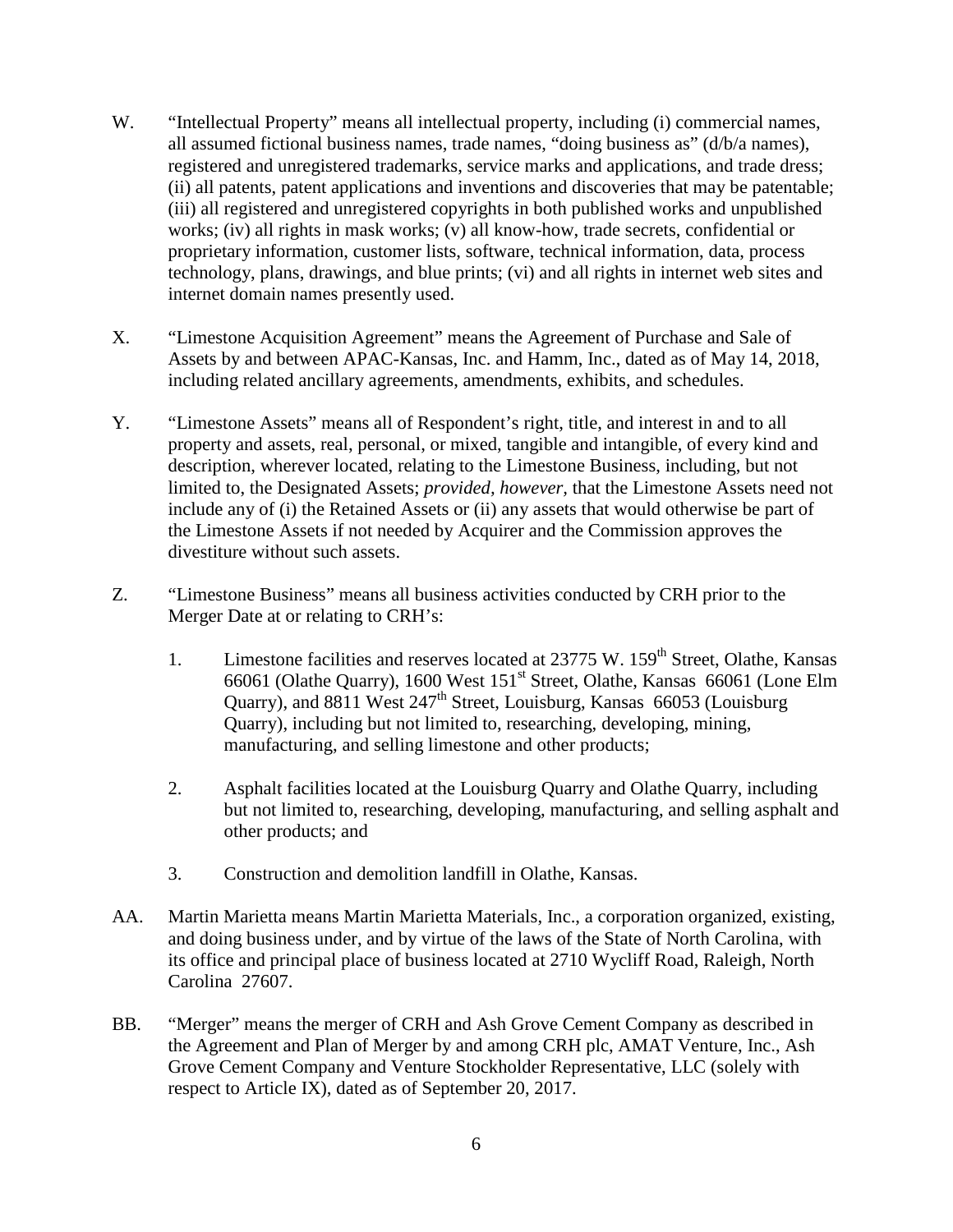- CC. "Merger Date" means the date the Merger is completed.
- DD. "Person" means any individual, partnership, corporation, business trust, limited liability company, limited liability partnership, joint stock company, trust, unincorporated association, joint venture or other entity or a governmental body.
- EE. "Record" means information that is inscribed on a tangible medium or that is stored in an electronic or other medium and is retrievable in perceivable form.
- FF. "Retained Assets" means:
	- 1. The regional office located at 7415 W. 130<sup>th</sup> Street, Suite 300, Overland Park, Kansas 66213; and all other corporate or regional offices that are not located in the Three Forks, Montana; Omaha, Nebraska; or Kansas City, Missouri metropolitan areas unless such other office is primarily related to one or more Building Materials Business;
	- 2. cement terminals located in Lethbridge, Canada, and Edmonton, Canada;
	- 3. corporate, business, or other names of CRH, or any logo, trademark, service mark, domain name, trade or other name or any derivation thereof of CRH or e-mail addresses that contain such names;
	- 4. software that can readily be purchased or licensed from sources other than Respondent and that has not been materially modified (other than through user preference settings);
	- 5. enterprise software that Respondent used primarily to manage and account for businesses other than the Building Materials Business;
	- 6. the portion of any Record that contains information about any business other than the business divested to an Acquirer; and
	- 7. any Record that Respondent has a legal, contractual, or fiduciary obligation to retain the original; *provided, however,* that Respondent shall provide copies of the Record and shall provide the Acquirer access to the original materials if copies are insufficient for regulatory or evidentiary purposes.
- GG. "Tangible Personal Property" means all machinery, equipment, tools, furniture, office equipment, computer hardware, supplies, materials, vehicles, rolling stock, and other items of tangible personal property (other than inventories) of every kind owned or leased, together with any express or implied warranty by the manufacturers or sellers or lessors of any item or component part thereof and all maintenance records and other documents relating thereto.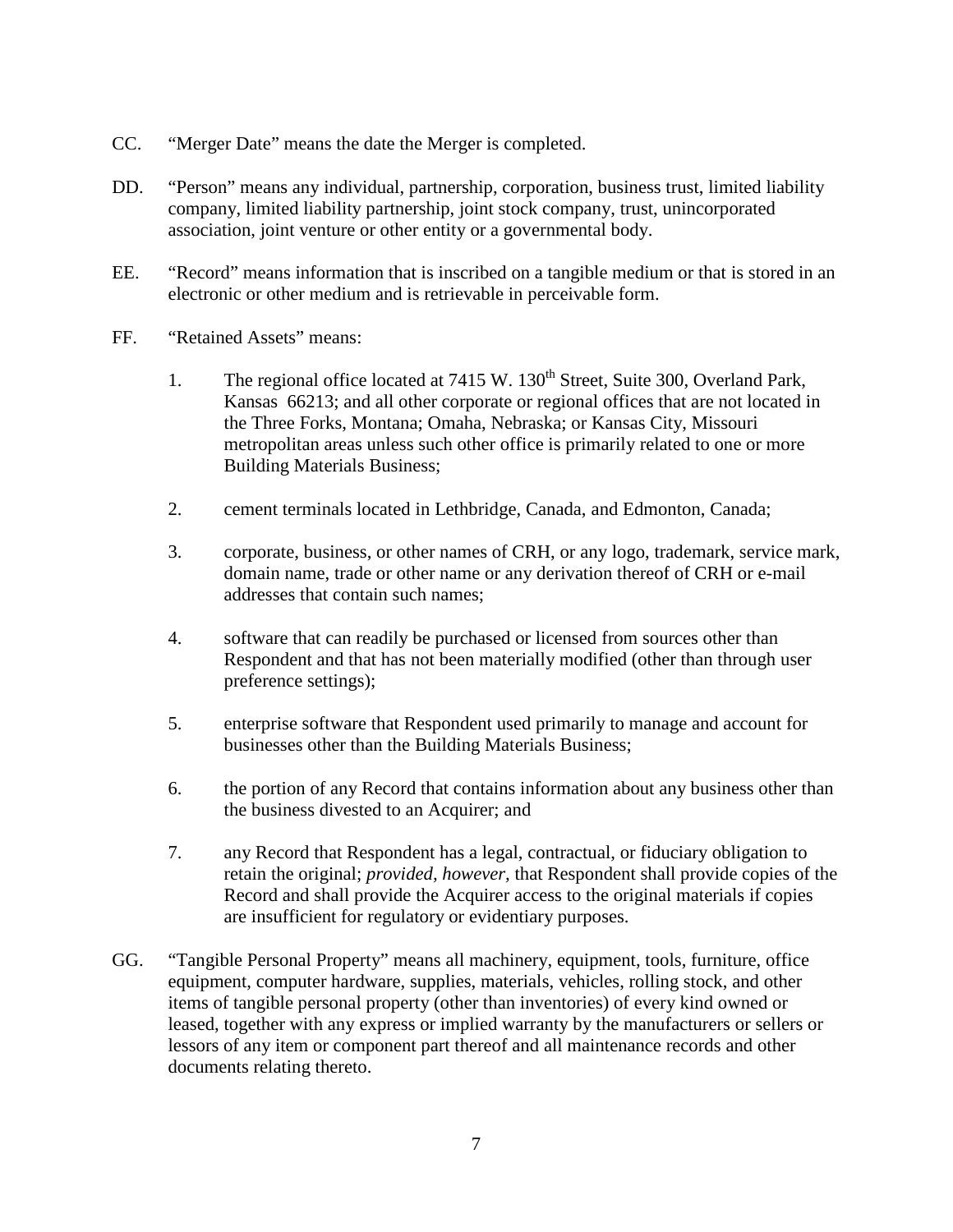HH. "Transitional Services" means any service relating to any Building Materials Business that CRH provides from a property or facility that is not included in the Building Materials Assets that is reasonably necessary for an Acquirer to operate any aspect of a Building Materials Business, including but not limited to, payroll, employee benefits, accounting, IT systems, distribution, warehousing, access to know-how, use of trademarks or trade names, or other logistical, administrative, or operational support or training; *provided, however,* Transition Services does not include providing cement terminal or throughput services.

#### **II.**

- A. No later than 10 days from the Merger Date, Respondent shall divest the Cement Assets, absolutely and in good faith, to GCC pursuant to the Cement Acquisition Agreement; *provided, however,* that if Respondent has divested the Cement Assets to GCC prior to the date this Order becomes final, and if, at the time the Commission determines to make this Order final, the Commission notifies Respondent that:
	- 1. GCC is not acceptable as the Acquirer of the Cement Assets, then Respondent shall immediately rescind the Cement Acquisition Agreement, and shall divest the Cement Assets no later than 120 days from the date this Order is issued, absolutely and in good faith, at no minimum price, to a Person that receives the prior approval of the Commission and in a manner that receives the prior approval of the Commission; or
	- 2. The manner in which the divestiture to GCC was accomplished is not acceptable, the Commission may direct Respondent, or appoint a Divestiture Trustee, to effect such modifications (that shall be incorporated into a revised Cement Acquisition Agreement) to the manner of divestiture of the Cement Assets as the Commission may determine are necessary to satisfy the requirements of this Order.
- B. No later than 10 days from the Merger Date, Respondent shall divest the Gravel Assets, absolutely and in good faith, to Martin Marietta pursuant to the Gravel Acquisition Agreement; *provided, however,* that if Respondent has divested the Gravel Assets to Martin Marietta prior to the date this Order becomes final, and if, at the time the Commission determines to make this Order final, the Commission notifies Respondent that:
	- 1. Martin Marietta is not acceptable as the Acquirer of the Gravel Assets, then Respondent shall immediately rescind the Gravel Acquisition Agreement, and shall divest the relevant assets no later than 120 days from the date this Order is issued, absolutely and in good faith, at no minimum price, to a Person that receives the prior approval of the Commission and in a manner that receives the prior approval of the Commission; or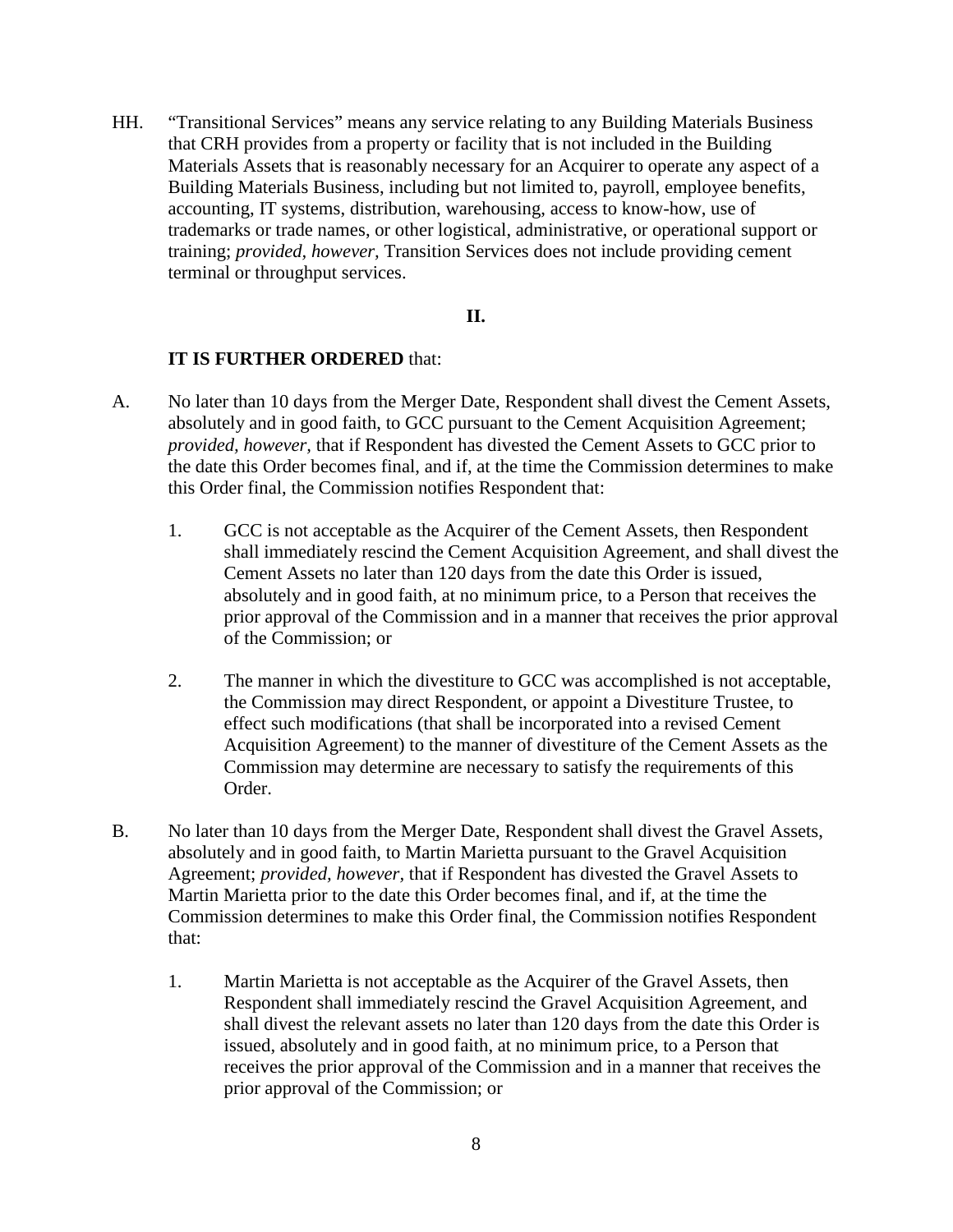- 2. The manner in which the divestiture to Martin Marietta was accomplished is not acceptable, the Commission may direct Respondent, or appoint a Divestiture Trustee, to effect such modifications (that shall be incorporated into a revised Gravel Acquisition Agreement) to the manner of divestiture of the Gravel Assets as the Commission may determine are necessary to satisfy the requirements of this Order.
- C. No later than 10 days from the Merger Date, Respondent shall divest the Limestone Assets, absolutely and in good faith, to Hamm pursuant to the Limestone Acquisition Agreement; *provided, however,* that if Respondent has divested the Limestone Assets to Hamm prior to the date this Order becomes final, and if, at the time the Commission determines to make this Order final, the Commission notifies Respondent that:
	- 1. Hamm is not acceptable as the Acquirer of the Cement Assets, then Respondent shall immediately rescind the Limestone Acquisition Agreement, and shall divest the Limestone Assets no later than 120 days from the date this Order is issued, absolutely and in good faith, at no minimum price, to a Person that receives the prior approval of the Commission and in a manner that receives the prior approval of the Commission; or
	- 2. The manner in which the divestiture to Hamm was accomplished is not acceptable, the Commission may direct Respondent, or appoint a Divestiture Trustee, to effect such modifications (that shall be incorporated into a revised Limestone Acquisition Agreement) to the manner of divestiture of the Limestone Assets as the Commission may determine are necessary to satisfy the requirements of this Order.
- D. Respondent shall obtain all Governmental Authorizations and Consents from any Person that are necessary to transfer any of the Building Materials Assets no later than the date that such assets are divested; *provided, however,* that in the event that Respondent is unable to obtain any Governmental Authorization, Respondent shall provide such assistance as Acquirer may reasonably request in Acquirer's efforts to obtain a comparable authorization.
- E. In connection with the divestiture of any of the Building Materials Assets or any portion of the Building Materials Assets, Respondent shall:
	- 1. At the option of any Acquirer (exercised at any time up to 3 months after such assets are divested) and in a manner that receives the prior approval of the Commission, provide Transitional Services to the Acquirer for up to 12 months after divestiture of the applicable assets;
	- 2. At the option of the Acquirer of the Cement Assets and in a manner that receives the prior approval of the Commission: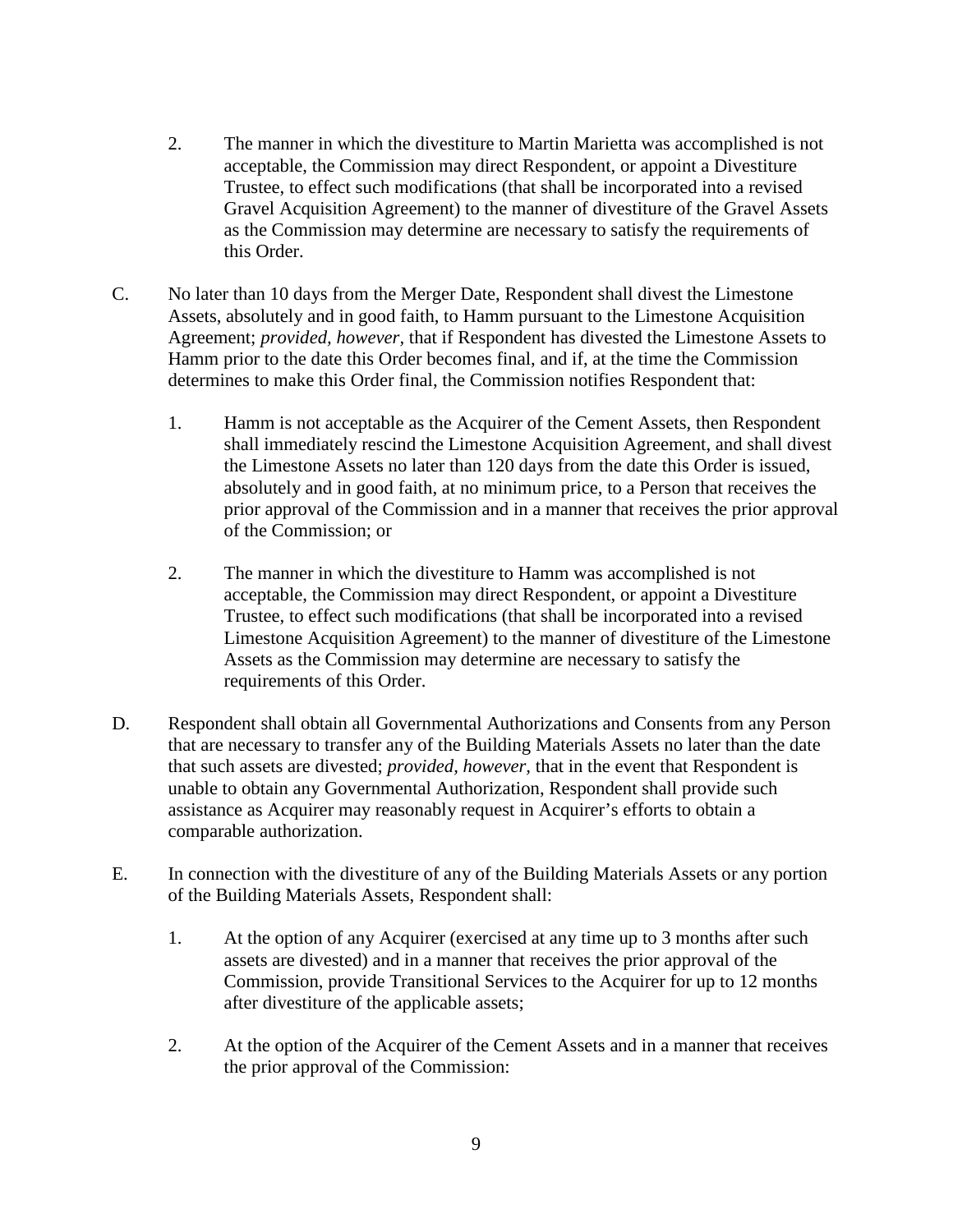- (a) Purchase Cement from the Acquirer as a customer for 36 months after divestiture of the Cement Assets; and
- (b) Provide terminaling and throughput services to the Acquirer at Respondent's cement terminals relating to the Cement Business in Lethbridge and Edmonton, Alberta, Canada for 36 months after divestiture of the Cement Assets; and
- 3. Provide the assistance set forth in Paragraphs II.E.1. and 2. (collectively "Transitional Assistance") on terms and conditions sufficient to conduct the applicable Building Materials Business in a manner consistent with the operation of such business prior to the Merger Date (including the ability to develop new products, increase sales of current products, and make reasonable modifications to and maintain the competitiveness of the applicable Building Materials Business);

*Provided, however,* that Respondent shall give priority to an Acquirer's requirements for Transitional Assistance over Respondent's own requirements and take all actions that are reasonably necessary to ensure uninterrupted Transitional Assistance;

*Provided further* that (i) an Acquirer may terminate any or all Transitional Assistance at any time upon commercially reasonable notice and without cost or penalty and (ii) at an Acquirer's request, Respondent shall file with the Commission any request for prior approval to extend the term of any Transitional Assistance needed to achieve the purposes of this Order; and

*Provided further* that Respondent shall not seek to limit the damages (such as indirect, special, and consequential damages) which an Acquirer would be entitled to receive in the event of Respondent's breach of any agreement relating to Transitional Assistance.

- F. For a period of 2 years after the divestiture of any of the Building Materials Assets, Respondent shall not solicit or induce any Building Materials Employee who has accepted an offer of employment with an Acquirer to terminate such employment; *provided, however,* that Respondent may (i) advertise for employees in newspapers, trade publications, or other media not targeted specifically at the employees or (ii) hire employees if employment has been terminated by an Acquirer or who apply for employment with Respondent, so long as such employees were not solicited by Respondent in violation of this paragraph.
- G. The purpose of the divestiture of the Building Materials Assets is to ensure the continued use of the assets in the same businesses in which such assets were engaged at the time of the announcement of the Merger by Respondent and to remedy the lessening of competition resulting from the Merger as alleged in the Commission's Complaint.

# **III.**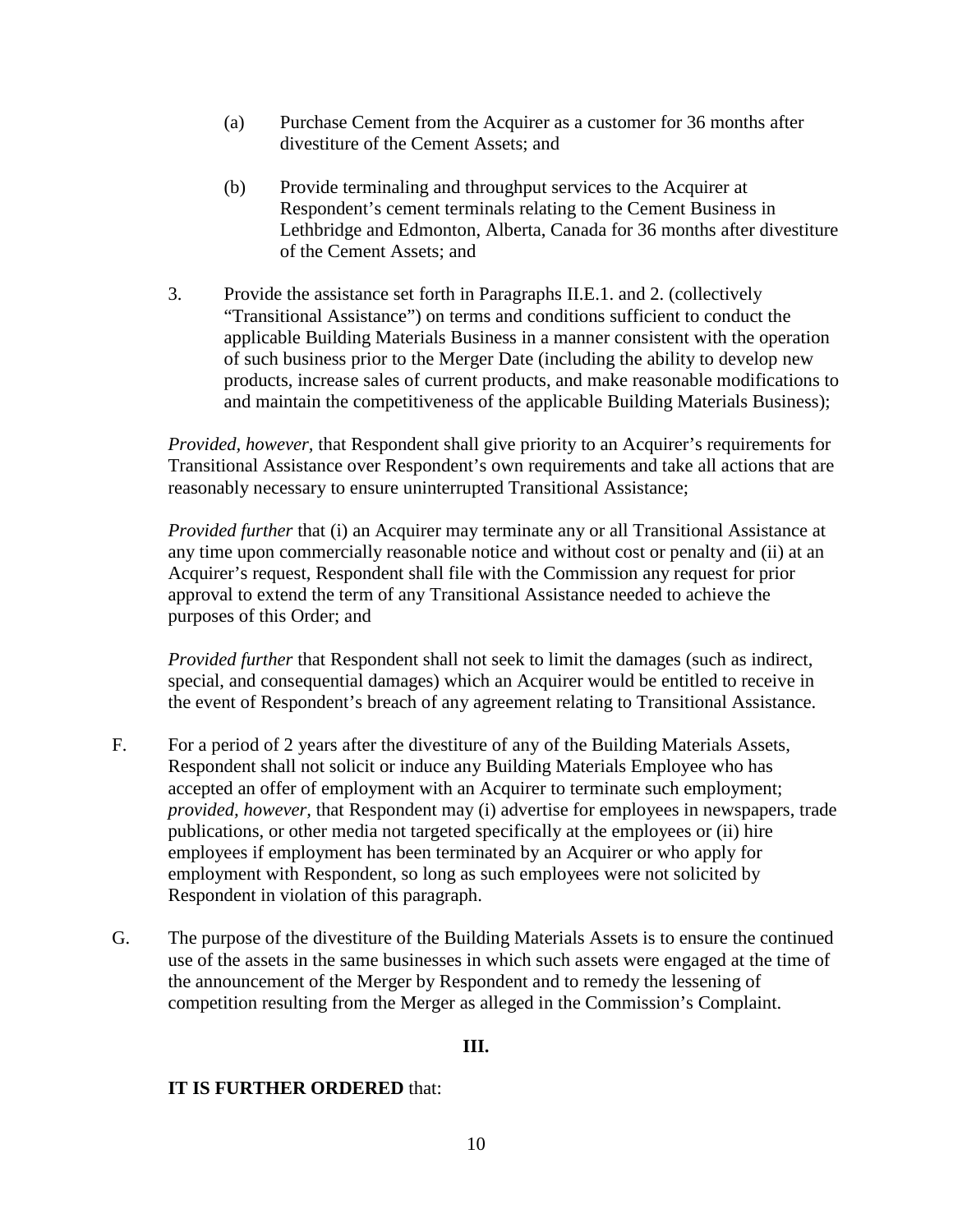- A. Respondent shall cooperate and assist with an Acquirer's due diligence investigation of the applicable Building Materials Business and Building Materials Assets, including but not limited to, access to any and all personnel, properties, contracts, authorizations, documents, and information customarily provided as part of a due diligence process.
- B. Respondent shall:
	- 1. No later than 10 days before Respondent executes a Divestiture Agreement for any of the Building Materials Assets (i) identify each relevant Building Materials Employee, (ii) allow an Acquirer to inspect the personnel files and other documentation of each relevant Building Materials Employee, to the extent permissible under applicable laws; and (iii) allow an Acquirer an opportunity to meet with any relevant Building Materials Employee outside the presence or hearing of Respondent;
	- 2. Remove any contractual impediments that may deter any Building Materials Employee from accepting employment with an Acquirer, including, any noncompete or confidentiality provision of an employment contract;
	- 3. Not offer any incentive to any Building Materials Employee to decline employment with an Acquirer or otherwise interfere, directly or indirectly, with the recruitment, hiring, or employment of any Building Materials Employee by an Acquirer; and
	- 4. Provide each Building Materials Employee with a financial incentive as necessary to accept an offer of employment with an Acquirer, including vesting all current and accrued benefits under Respondent's retirement plans as of the date of transition of employment with an Acquirer for any Building Materials Employee who accepts an offer of employment from an Acquirer.

For purposes of this Paragraph III., "Acquirer" shall include any Person with whom Respondent engages in negotiations to acquire any of the Building Materials Assets.

### **IV.**

- A. Respondent shall (i) not disclose (including as to Respondent's employees) and (ii) not use for any reason or purpose, any Confidential Information received or maintained by Respondent relating to any Building Materials Assets, Building Materials Business, and the post-divestiture Building Materials Business; *provided, however,* that Respondent may disclose or use such Confidential Information in the course of:
	- 1. Performing its obligations or as permitted under this Order, the Order to Maintain Assets, or any Divestiture Agreement; or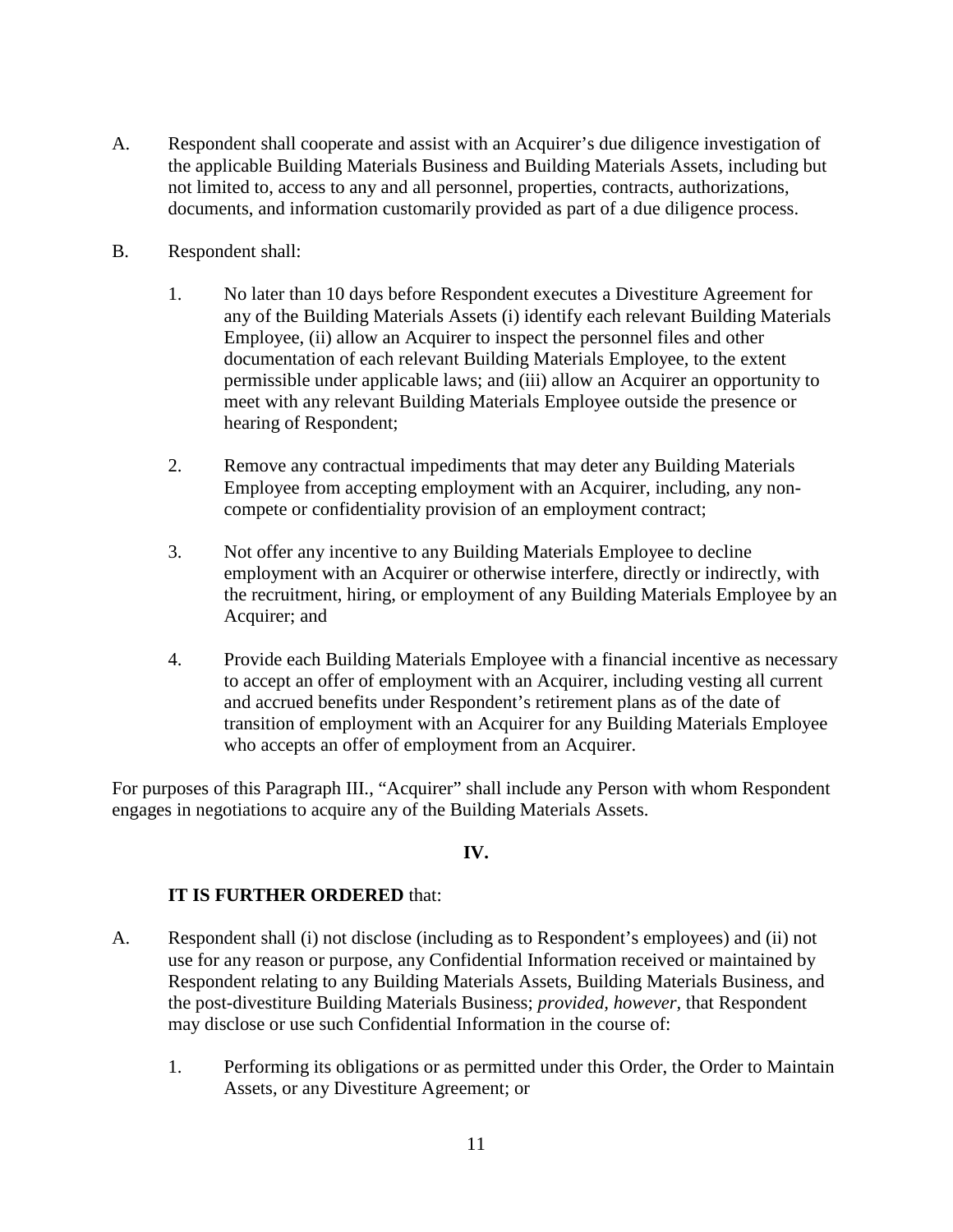- 2. Complying with financial, regulatory, or other legal obligations, obtaining legal advice, prosecuting or defending legal claims, investigations, or enforcing actions threatened or brought against the Building Materials Assets or Building Materials Business or as required by law.
- B. If disclosure or use of any Confidential Information is permitted to Respondent's employees or to any other Person under Paragraph IV.A. of this Order, Respondent shall limit such disclosure or use (i) only to the extent such information is required, (ii) only to those employees or Persons who require such information for the purposes permitted under Paragraph IV.A., and (iii) only after such employees or Persons have signed an agreement to maintain the confidentiality of such information.
- C. Respondent shall enforce the terms of this Paragraph IV. as to its employees or any other Person, and take such action as is necessary to cause each of its employees and any other Person to comply with the terms of this Paragraph IV., including implementation of access and data controls, training of its employees, and all other actions that Respondent would take to protect their own trade secrets and proprietary information.

### **V.**

- A. William Hill ("Monitor") shall serve to monitor Respondent's compliance with all of its obligations and perform all of its responsibilities as required by this Order and any Divestiture Agreement.
- B. Respondent shall enter into an agreement with the Monitor, subject to the prior approval of the Commission, that (i) shall become effective no later than one day after the date the Commission appoints the Monitor, and (ii) confers upon the Monitor all rights, powers, and authority necessary to permit the Monitor to perform his duties and responsibilities on the terms set forth in this Order:
	- 1. The Monitor shall (i) monitor Respondent's compliance with the obligations set forth in this Order and (ii) act in consultation with the Commission or its staff, and shall serve as an independent third party and not as an employee or agent of the Respondents or of the Commission;
	- 2. Respondent shall (i) ensure that the Monitor has full and complete access to all Respondent's personnel, books, records, documents, and facilities relating to compliance with this Order or to any other relevant information as the Monitor may reasonably request, and (ii) cooperate with, and take no action to interfere with or impede the ability of, the Monitor to perform his duties pursuant to this Order;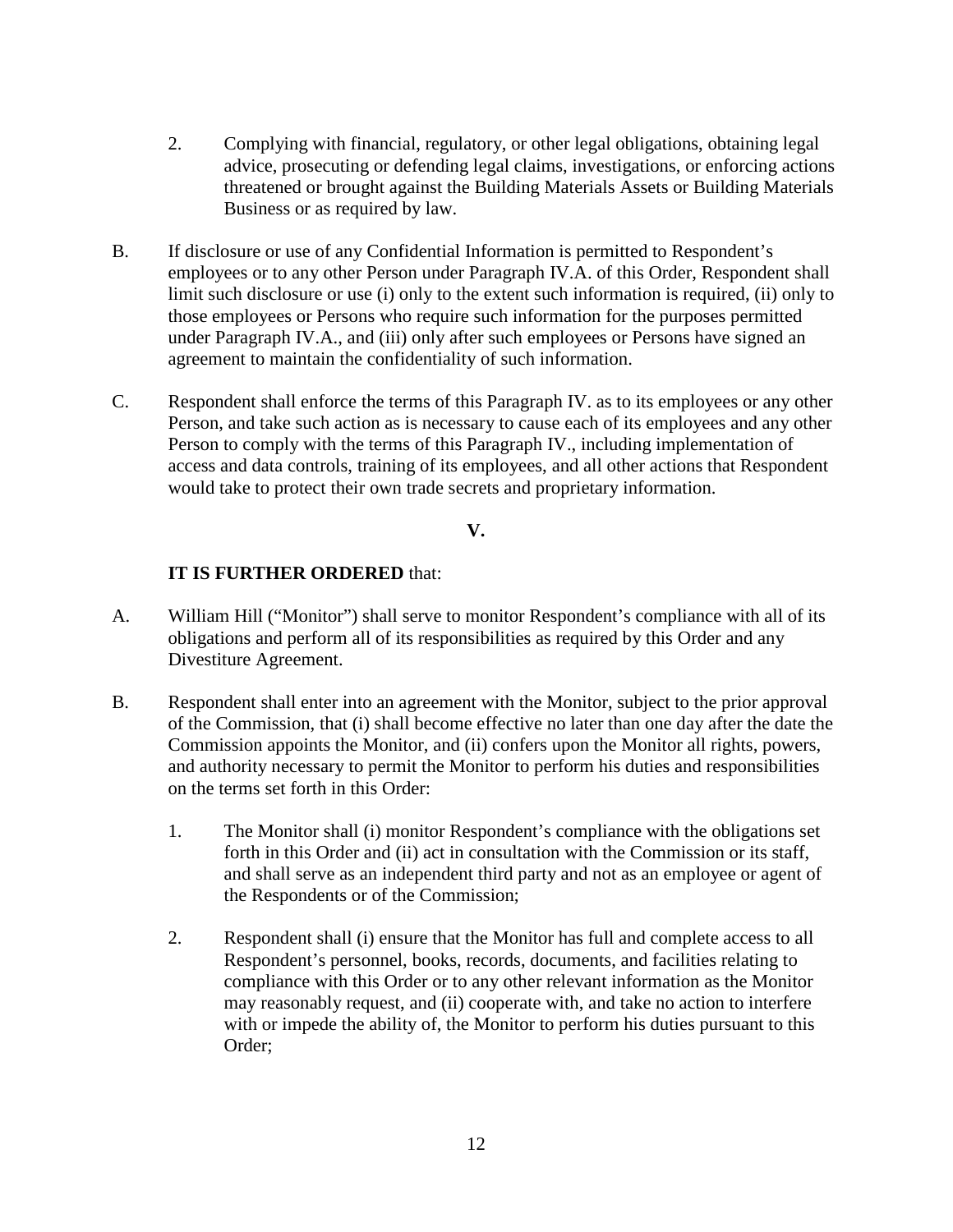- 3. The Monitor (i) shall serve at the expense of Respondent, without bond or other security, on such reasonable and customary terms and conditions as the Commission may set, and (ii) may employ, at the cost and expense of Respondent, such consultants, accountants, attorneys, and other representatives and assistants as are reasonably necessary to carry out the Monitor's duties and responsibilities;
- 4. Respondent shall indemnify the Monitor and hold him harmless against any losses, claims, damages, liabilities, or expenses arising out of, or in connection with, the performance of his duties, including all reasonable fees of counsel and other expenses incurred in connection with the preparation for, or defense of, any claim, whether or not resulting in any liability, except to the extent that such losses, claims, damages, liabilities, or expenses result from the Monitor's gross negligence or willful misconduct; and
- 5. Respondent may require the Monitor and each of the Monitor's consultants, accountants, attorneys, and other representatives and assistants to sign a customary confidentiality agreement; *provided, however,* that such agreement shall not restrict the Monitor from providing any information to the Commission.
- C. The Monitor shall report in writing to the Commission concerning Respondent's compliance with this Order (i) every 30 days after the Merger Date for a period of 6 months (ii) every 90 days thereafter until Respondent has completed its obligations to provide Transitional Assistance, including a report ("Final Report") no later than 10 days after Respondent has completed such obligations, and (iii) at any other time as requested by the staff of the Commission.
- D. The Commission may require the Monitor and each of the Monitor's consultants, accountants, attorneys, and other representatives and assistants to sign a confidentiality agreement related to Commission materials and information received in connection with the performance of the Monitor's duties.
- E. The Monitor's power and duties shall terminate 10 business days after the Monitor has completed his Final Report, or at such other time as directed by the Commission.
- F. If at any time the Commission determines that the Monitor has ceased to act or failed to act diligently, or is unwilling or unable to continue to serve, the Commission may appoint a substitute Monitor, subject to the consent of Respondent, which consent shall not be unreasonably withheld:
	- 1. If Respondent has not opposed, in writing, including the reasons for opposing, the selection of the substitute Monitor within 5 days after notice by the staff of the Commission to Respondent of the identity of any substitute Monitor, then Respondent shall be deemed to have consented to the selection of the proposed substitute Monitor; and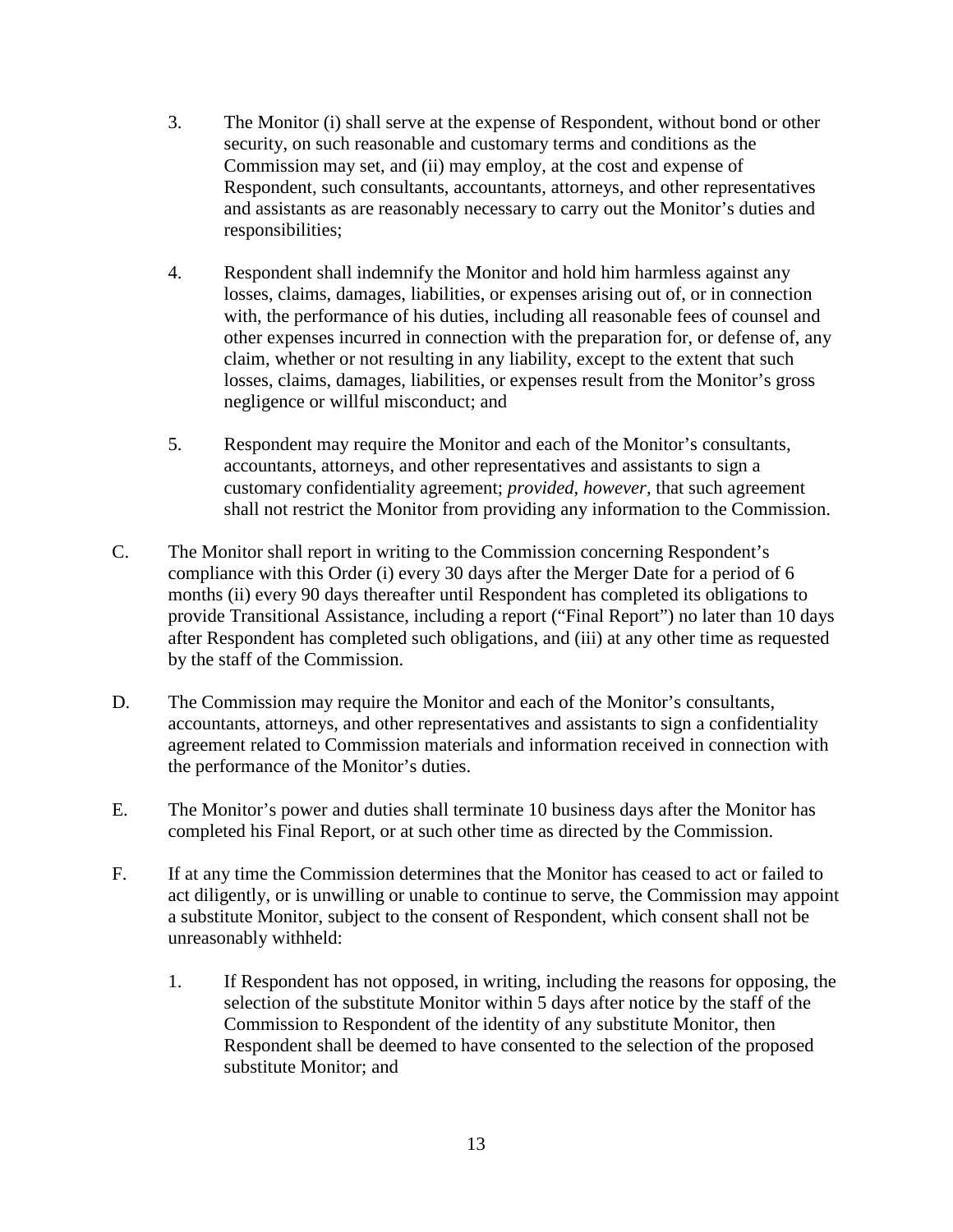- 2. Respondent shall, no later than 5 days after the Commission appoints a substitute Monitor, enter into an agreement with the substitute Monitor that, subject to the approval of the Commission, confers on the substitute Monitor all the rights, powers, and authority necessary to permit the substitute Monitor to perform his or her duties and responsibilities pursuant to this Order on the same terms and conditions as provided in this Paragraph V.
- G. The Commission may on its own initiative or at the request of the Monitor issue such additional orders or directions as may be necessary or appropriate to assure compliance with the requirements of this Order.

#### **VI.**

- A. If Respondent has not fully complied with the divestiture and other obligations as required by Paragraph II. of this Order, the Commission may appoint a Divestiture Trustee to divest any of the Building Materials Assets and perform Respondent's other obligations in a manner that satisfies the requirements of this Order. The Divestiture Trustee appointed pursuant to this Paragraph may be the same Person appointed as Monitor.
- B. In the event that the Commission or the Attorney General brings an action pursuant to § 5(*l*) of the Federal Trade Commission Act, 15 U.S.C. § 45(*l*), or any other statute enforced by the Commission, Respondent shall consent to the appointment of a Divestiture Trustee in such action to divest the relevant assets in accordance with the terms of this Order. Neither the appointment of a Divestiture Trustee nor a decision not to appoint a Divestiture Trustee under this Paragraph shall preclude the Commission or the Attorney General from seeking civil penalties or any other relief available to it, including a court-appointed Divestiture Trustee, pursuant to § 5(*l*) of the Federal Trade Commission Act, or any other statute enforced by the Commission, for any failure by the Respondent to comply with this Order.
- C. The Commission shall select the Divestiture Trustee, subject to the consent of Respondent, which consent shall not be unreasonably withheld. The Divestiture Trustee shall be a person with experience and expertise in acquisitions and divestitures. If Respondent has not opposed, in writing, including the reasons for opposing, the selection of any proposed Divestiture Trustee within 10 days after notice by the staff of the Commission to Respondent of the identity of any proposed Divestiture Trustee, Respondent shall be deemed to have consented to the selection of the proposed Divestiture Trustee.
- D. Within 10 days after appointment of a Divestiture Trustee, Respondent shall execute a trust agreement that, subject to the prior approval of the Commission, transfers to the Divestiture Trustee all rights and powers necessary to permit the Divestiture Trustee to effect the relevant divestiture or other action required by the Order.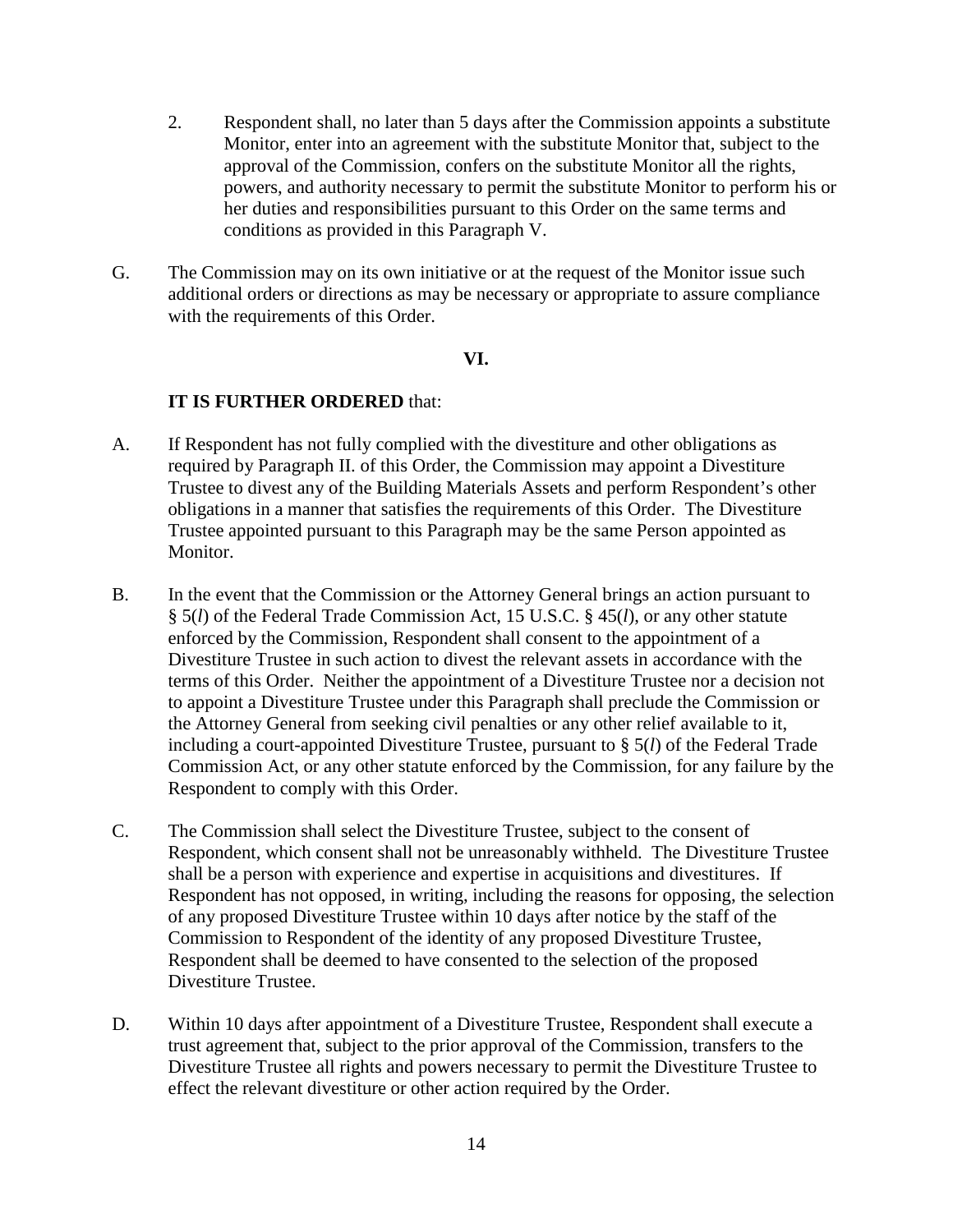- E. If a Divestiture Trustee is appointed by the Commission or a court pursuant to this Order, Respondent shall consent to the following terms and conditions regarding the Divestiture Trustee's powers, duties, authority, and responsibilities:
	- 1. Subject to the prior approval of the Commission, the Divestiture Trustee shall have the exclusive power and authority to assign, grant, license, divest, transfer, deliver, or otherwise convey the relevant assets that are required by this Order to be assigned, granted, licensed, divested, transferred, delivered, or otherwise conveyed, and to take such other action as may be required to divest the Building Materials Assets and perform Respondent's other obligations in a manner that satisfies the requirements of this Order;
	- 2. The Divestiture Trustee shall have 12 months from the date the Commission approves the trust agreement described herein to accomplish the divestiture, which shall be subject to the prior approval of the Commission. If, however, at the end of the 12 month period, the Divestiture Trustee has submitted a plan of divestiture or believes that the divestiture can be achieved within a reasonable time, the divestiture period may be extended by the Commission, or in the case of a court-appointed Divestiture Trustee, by the court;
	- 3. Subject to any demonstrated legally recognized privilege, the Divestiture Trustee shall have full and complete access to the personnel, books, records, and facilities related to the relevant assets that are required to be assigned, granted, licensed, divested, delivered, or otherwise conveyed by this Order and to any other relevant information, as the Divestiture Trustee may request. Respondent shall develop such financial or other information as the Divestiture Trustee may request and shall cooperate with the Divestiture Trustee. Respondent shall take no action to interfere with or impede the Divestiture Trustee's accomplishment of the divestiture. Any delays in divestiture caused by Respondent shall extend the time for divestiture under this Paragraph VI. in an amount equal to the delay, as determined by the Commission or, for a court-appointed Divestiture Trustee, by the court;
	- 4. The Divestiture Trustee shall use commercially reasonable best efforts to negotiate the most favorable price and terms available in each contract that is submitted to the Commission, subject to Respondent's absolute and unconditional obligation to divest expeditiously and at no minimum price. The divestiture shall be made in the manner and to an Acquirer as required by this Order; *provided, however,* if the Divestiture Trustee receives bona fide offers from more than one acquiring entity, and if the Commission determines to approve more than one such acquiring entity, the Divestiture Trustee shall divest to the acquiring entity selected by Respondent from among those approved by the Commission; *provided further*, *however,* that Respondent shall select such entity within 5 days of receiving notification of the Commission's approval;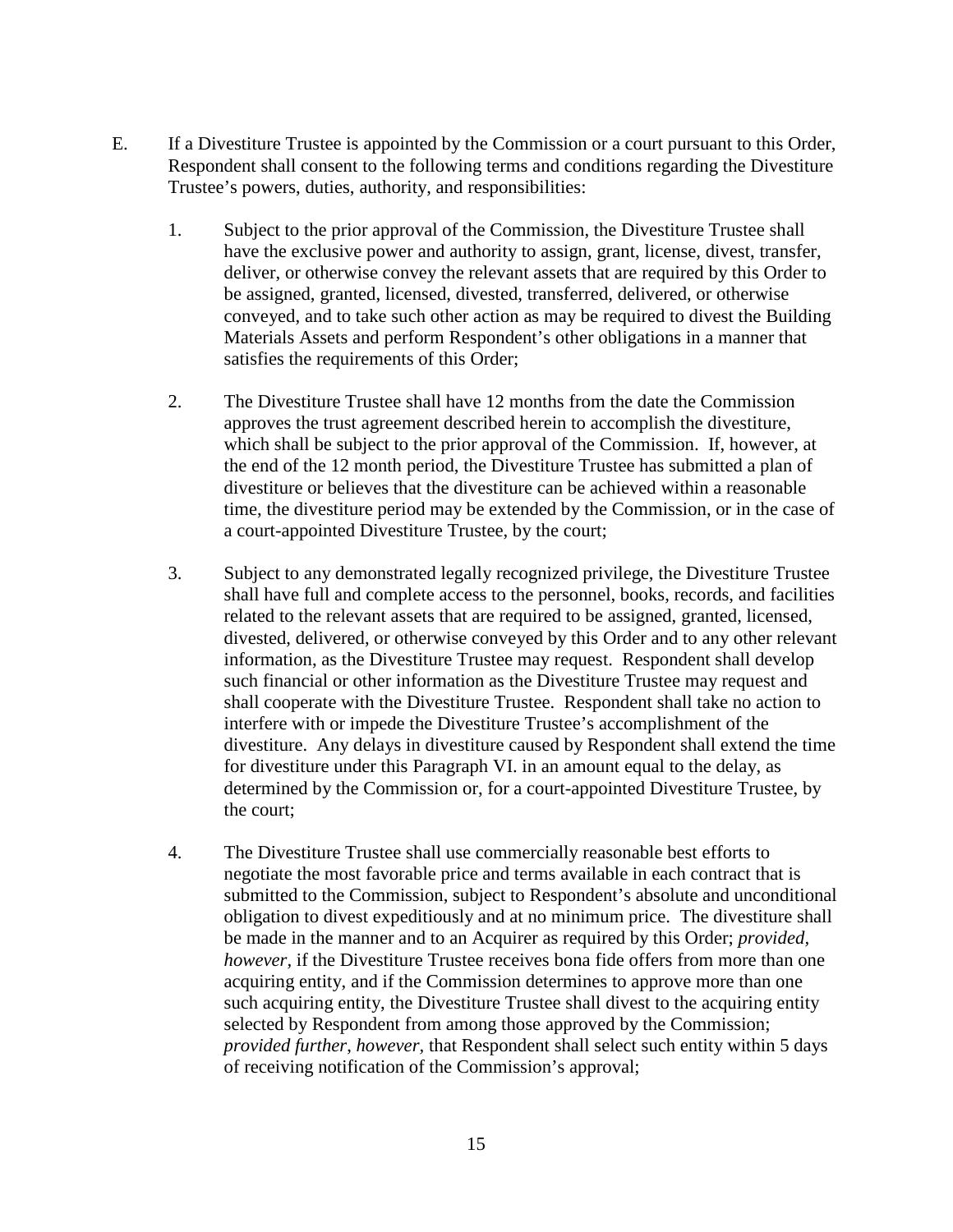- 5. The Divestiture Trustee shall serve, without bond or other security, at the cost and expense of Respondent, on such reasonable and customary terms and conditions as the Commission or a court may set. The Divestiture Trustee shall have the authority to employ, at the cost and expense of Respondent, such consultants, accountants, attorneys, investment bankers, business brokers, appraisers, and other representatives and assistants as are necessary to carry out the Divestiture Trustee's duties and responsibilities. The Divestiture Trustee shall account for all monies derived from the divestiture and all expenses incurred. After approval by the Commission and, in the case of a court-appointed Divestiture Trustee, by the court, of the account of the Divestiture Trustee, including fees for the Divestiture Trustee's services, all remaining monies shall be paid at the direction of the Respondent, and the Divestiture Trustee's power shall be terminated. The compensation of the Divestiture Trustee shall be based at least in significant part on a commission arrangement contingent on the divestiture of all of the relevant assets that are required to be divested by this Order;
- 6. Respondent shall indemnify the Divestiture Trustee and hold the Divestiture Trustee harmless against any losses, claims, damages, liabilities, or expenses arising out of, or in connection with, the performance of the Divestiture Trustee's duties, including all reasonable fees of counsel and other expenses incurred in connection with the preparation for, or defense of, any claim, whether or not resulting in any liability, except to the extent that such losses, claims, damages, liabilities, or expenses result from gross negligence or willful misconduct by the Divestiture Trustee. For purposes of this Paragraph VI.E.6., the term "Divestiture Trustee" shall include all Persons retained by the Divestiture Trustee pursuant to Paragraph VI.E.5. of this Order;
- 7. The Divestiture Trustee shall have no obligation or authority to operate or maintain the relevant assets required to be divested by this Order;
- 8. The Divestiture Trustee shall report in writing to Respondent and to the Commission every 60 days concerning the Divestiture Trustee's efforts to accomplish the divestiture; and
- 9. Respondent may require the Divestiture Trustee and each of the Divestiture Trustee's consultants, accountants, attorneys, and other representatives and assistants to sign a customary confidentiality agreement; *provided, however,* such agreement shall not restrict the Divestiture Trustee from providing any information to the Commission.
- F. The Commission may require the Divestiture Trustee and each of the Divestiture Trustee's consultants, accountants, attorneys, and other representatives and assistants to sign a confidentiality agreement related to Commission materials and information received in connection with the performance of the Divestiture Trustee's duties.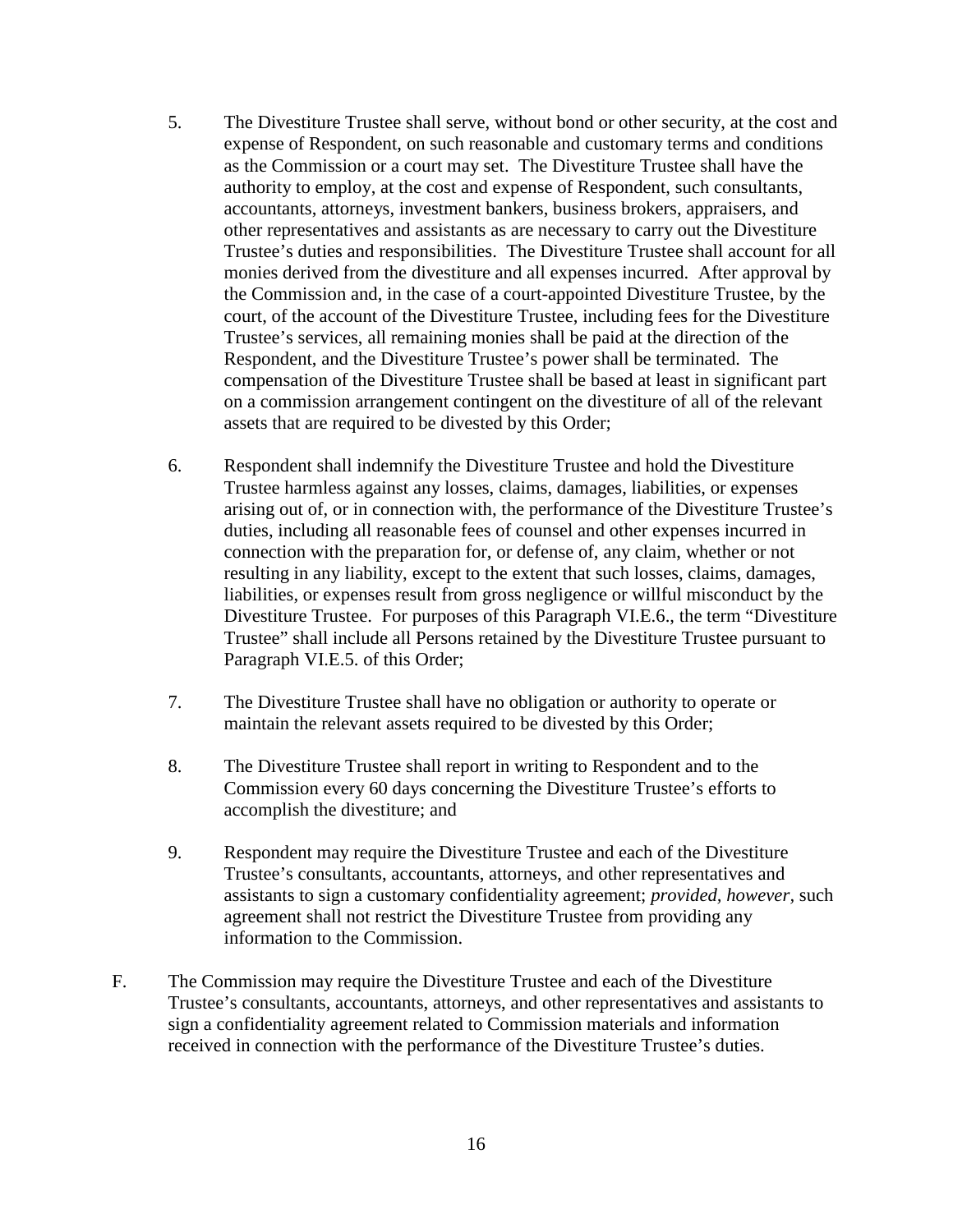- G. If the Commission determines that a Divestiture Trustee has ceased to act or failed to act diligently, the Commission may appoint a substitute Divestiture Trustee in the same manner as provided in this Paragraph VI.
- H. The Commission or, in the case of a court-appointed Divestiture Trustee, the court, may on its own initiative or at the request of the Divestiture Trustee issue such additional orders or directions as may be necessary or appropriate to accomplish the divestitures and other obligations or action required by this Order.

## **VII.**

# **IT IS FURTHERED ORDERED** that:

- A. If GCC, Martin Marietta, or Hamm do not acquire the Building Materials Assets as described in this Order, Respondent shall set forth the manner in which it will accomplish the relevant divestiture and other obligations under this Order in one or more agreements with one or more other Acquirers and submit such agreements to the Commission for prior approval.
- B. The Divestiture Agreement shall be incorporated by reference into this Order and made a part hereof, and any failure by Respondent to comply with the terms of the Divestiture Agreement shall constitute a violation of this Order; *provided, however,* that the Divestiture Agreement shall not limit, or be construed to limit, the terms of the Order. To the extent any provision in the Divestiture Agreement varies from or conflicts with any provision in the Order such that Respondent cannot fully comply with both, Respondent shall comply with the Order.
- C. Respondent shall not modify, replace, or extend the terms of the Divestiture Agreement after the Commission issues this Order without the prior approval of the Commission, except as otherwise provided in Commission Rule 2.41(f)(5), 16 C.F.R. § 2.41(f)(5).

# **VIII.**

- A. Respondent shall:
	- 1. No later than 5 days after the Merger Date, notify the Commission via email at [bccompliance@ftc.gov](mailto:bccompliance@ftc.gov) of the Merger Date; and
	- 2. No later than 10 days after the divestiture of any of the Building Materials Assets has been completed, (a) notify the Commission of the date such divestiture closed and (b) submit the complete Divestiture Agreement to the Commission at [ElectronicFilings@ftc.gov](mailto:ElectronicFilings@ftc.gov) and [bccompliance@ftc.gov.](mailto:bccompliance@ftc.gov)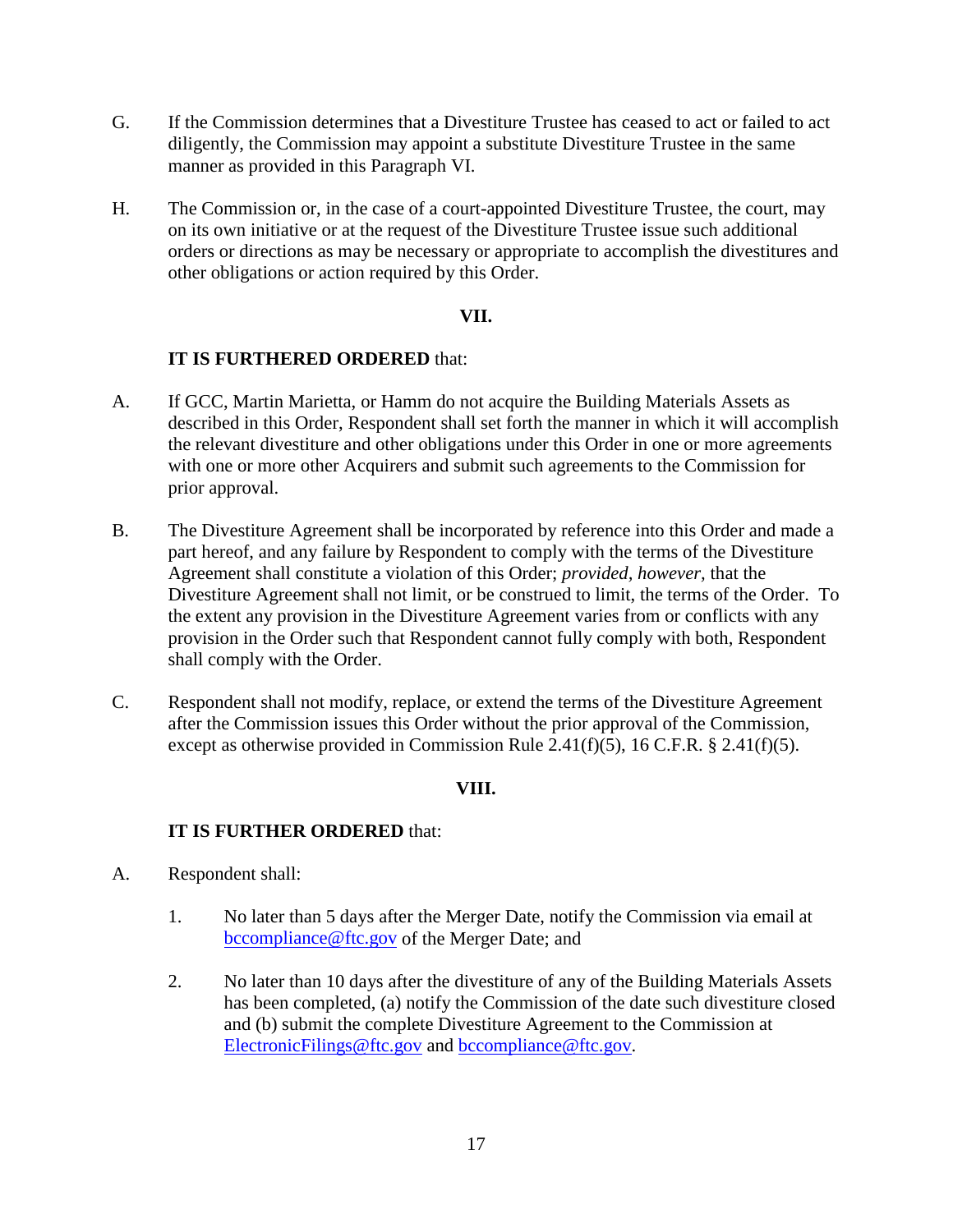- B. Respondent shall submit verified written reports ("Compliance Reports") in accordance with the following:
	- 1. Respondent shall submit:
		- (a) Interim Compliance Reports 30 days after this Order is issued and every 30 days thereafter until Respondent has fully complied with the provisions of Paragraphs II.A.-C. of this Order; and
		- (b) Annual Compliance Reports one year after the date this Order is issued and annually thereafter for the next nine years on the anniversary of that date; and
		- (c) Additional Compliance Reports as the Commission or its staff may request.
	- 2. Each Compliance Report shall set forth in detail the manner and form in which Respondent intends to comply, is complying, and has complied with this Order, including, as applicable:
		- (a) the status of the divestiture and transfer of the Building Materials Assets;
		- (b) if GCC, Martin Marietta, or Hamm do not acquire the relevant Building Materials Assets as set forth in this Order, a description of all substantive contacts with any proposed substitute acquirer; and
		- (c) a description of any dispute between Respondent and an Acquirer under this Order or a Divestiture Agreement.
- C. Respondent shall verify each Compliance Report with a notarized signature or sworn statement or in the manner set forth in 28 U.S.C. § 1746 by the Chief Executive Officer or other officer or employee specifically authorized to perform this function. Respondent shall submit an original and two copies of each Compliance Report as required by Commission Rule 2.41(a), 16 C.F.R. § 2.41(a), including a paper original submitted to the Secretary of the Commission and electronic copies to the Secretary at [ElectronicFilings@ftc.gov](mailto:ElectronicFilings@ftc.gov) and to the Compliance Division at [bccompliance@ftc.gov.](mailto:bccompliance@ftc.gov) In addition, Respondent shall provide a copy of each Compliance Report to the Monitor if the Commission has appointed one in this matter.